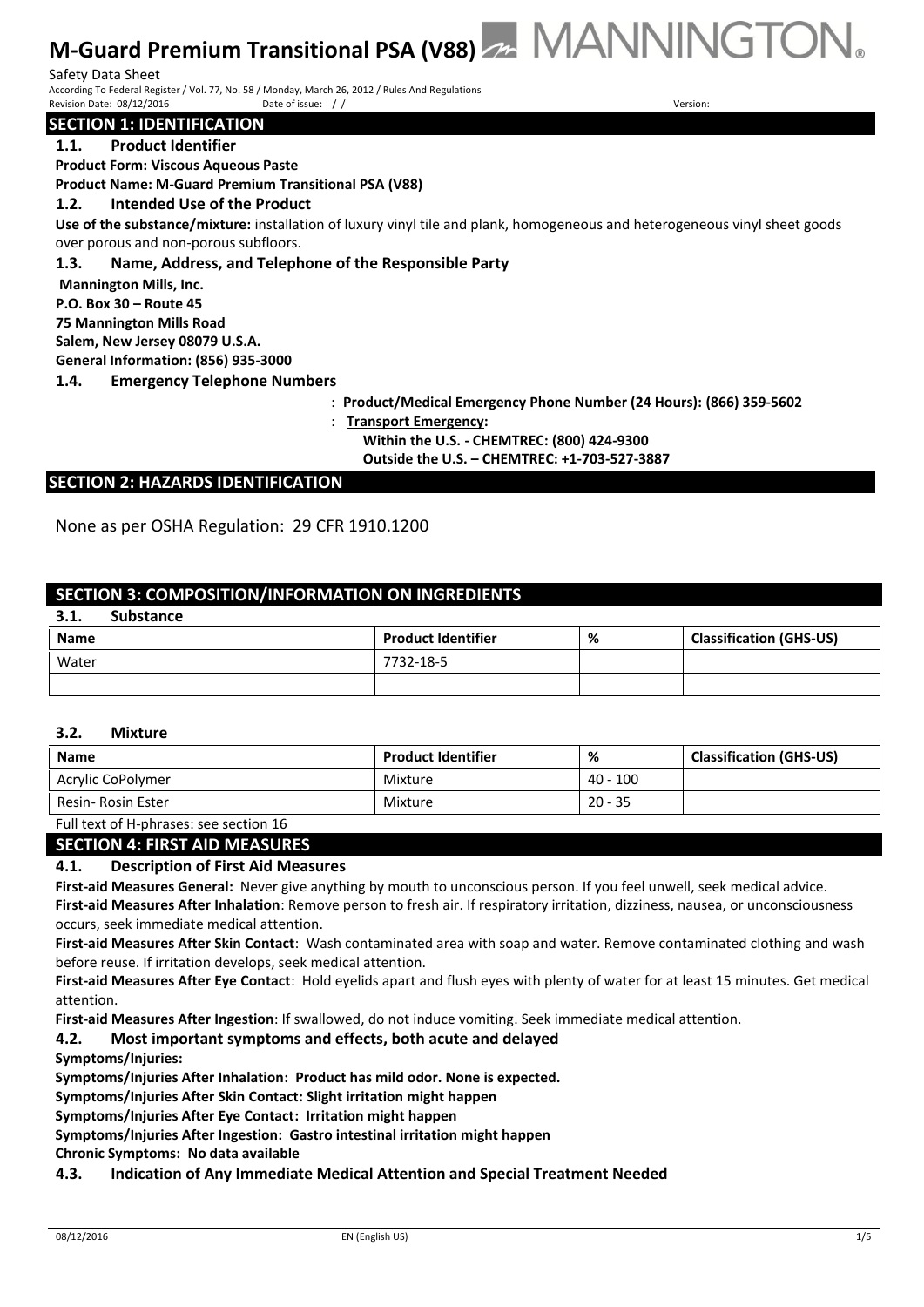#### Safety Data Sheet

According to Federal Register / Vol. 77, No. 58 / Monday, March 26, 2012 / Rules and Regulations

## **SECTION 5: FIRE-FIGHTING MEASURES**

## **5.1. Extinguishing Media**

**Suitable Extinguishing Media:** None required. Product is a water based material. Product will burn in a dry state. If needed use foam, dry powder, carbon dioxide, water spray, sand.

**Unsuitable Extinguishing Media:** Do not use heavy water stream.

## **5.2. Special Hazards Arising From the Substance or Mixture**

**Fire Hazard: None**

**Explosion Hazard: None**

**Reactivity: Not reactive**

#### **5.3. Advice for Firefighters**

**Precautionary Measures Fire:** Product is water based material. Will not ignite in the presence of fire. Product will burn on a dry state.

**Firefighting Instructions:** Use water spray or fog for cooling exposed containers. Exercise caution when fighting any chemical fire. Avoid fire-fighting water to enter environment.

**Protection During Firefighting:** For fires in enclosed areas, wear self-contained breathing apparatus. Do not inhale combustion gases.

## **Other Information:**

## **SECTION 6: ACCIDENTAL RELEASE MEASURES**

#### **6.1. Personal Precautions, Protective Equipment and Emergency Procedures**

**General Measures**: Always wear chemical resistant gloves, safety glasses, apron and boots if necessary to prevent contact. **6.1.1. For Non-emergency Personnel**

**Protective Equipment:** Always wear chemical resistant gloves, safety glasses, apron and boots if necessary to prevent contact. **Emergency Procedures:** Evacuate unnecessary personnel.

#### **6.1.2. For Emergency Responders**

**Protective Equipment:** Always wear chemical resistant gloves, safety glasses, apron and boots if necessary to prevent contact. **Emergency Procedures:** Ventilate the area

**6.2. Environmental Precautions**

## **6.3. Methods and Material for Containment and Cleaning Up**

**For Containment:** Prevent entry to sewers and public waters. Notify authorities if liquid enters sewers or public waters. **Methods for Cleaning Up:** Remove material and scrape residue from the area and contain in approved containers for proper disposal.

## **6.4. Reference to Other Sections**

## **SECTION 7: HANDLING AND STORAGE**

## **7.1. Precautions for Safe Handling**

**Additional Hazards When Processed:** Avoid contact with eyes. Avoid repeated contact with skin. Avoid breathing of vapors, if any.

**Hygiene Measures:** Always wash skin after contact. Wash clothing before re-sue.

#### **7.2. Conditions for Safe Storage, Including Any Incompatibilities**

**Technical Measures:** Product is stable

**Storage Conditions:** Store adhesives in a well ventilated area.

**Incompatible Products:** strong bases and strong acids.

**Storage Temperature:** 65 degrees F – 95 degrees F

**7.3. Specific End Use(s) Adhesive for the installation of vinyl backed flooring.** 

## **SECTION 8: EXPOSURE CONTROLS/PERSONAL PROTECTION**

**8.1. Control Parameters**

## **8.2. Exposure Controls** (**During installation until fully cured):**

| <b>Appropriate Engineering Controls</b>  | : Use local exhaust. Do not use closed air-circulating. Open windows and doors if<br>necessary. |
|------------------------------------------|-------------------------------------------------------------------------------------------------|
| <b>Personal Protective Equipment</b>     | : Avoid all unnecessary exposure                                                                |
| <b>Materials for Protective Clothing</b> | : Non porous material                                                                           |
| <b>Hand Protection</b>                   | : Wear chemical resistant gloves                                                                |
| <b>Eve Protection</b>                    | : Chemical goggles or safety glasses                                                            |
| <b>Skin and Body Protection</b>          | : Use clothing to prevent skin and body contact                                                 |
| <b>Respiratory Protection</b>            | : Not necessary. NIOSH respirator if needed                                                     |
| <b>Environmental Exposure Controls</b>   | : None needed                                                                                   |
| <b>Consumer Exposure Controls</b>        | : Maintain proper ventilation, use protective equipment.                                        |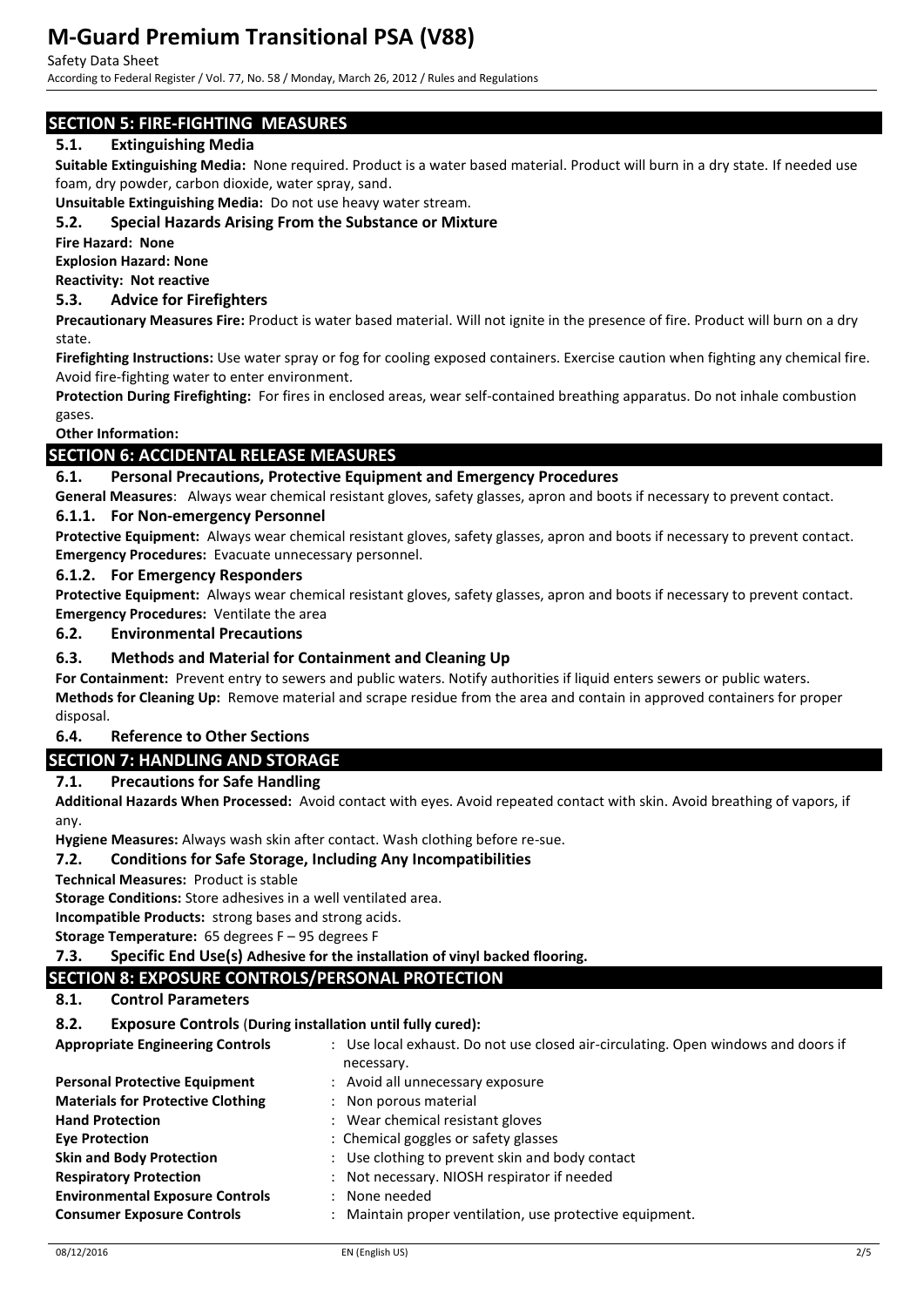| Safety Data Sheet<br>According to Federal Register / Vol. 77, No. 58 / Monday, March 26, 2012 / Rules and Regulations |                                                                                                   |  |  |  |
|-----------------------------------------------------------------------------------------------------------------------|---------------------------------------------------------------------------------------------------|--|--|--|
| <b>SECTION 9: PHYSICAL AND CHEMICAL PROPERTIES</b>                                                                    |                                                                                                   |  |  |  |
| <b>Information on Basic Physical and Chemical Properties</b><br>9.1.                                                  |                                                                                                   |  |  |  |
| <b>Physical State</b>                                                                                                 | Viscous liquid material                                                                           |  |  |  |
| Appearance                                                                                                            | Light yellow paste                                                                                |  |  |  |
| Odor                                                                                                                  | mild                                                                                              |  |  |  |
| <b>Odor Threshold</b>                                                                                                 | no data available                                                                                 |  |  |  |
| рH                                                                                                                    | $9 - 9.5$                                                                                         |  |  |  |
| <b>Evaporation Rate</b>                                                                                               | low                                                                                               |  |  |  |
| <b>Melting Point</b>                                                                                                  | not applicable                                                                                    |  |  |  |
| <b>Freezing Point</b>                                                                                                 | relatively same as water                                                                          |  |  |  |
| <b>Boiling Point</b>                                                                                                  | relatively same as water                                                                          |  |  |  |
| <b>Flash Point</b>                                                                                                    | none                                                                                              |  |  |  |
| <b>Auto-ignition Temperature</b>                                                                                      | not applicable                                                                                    |  |  |  |
| <b>Decomposition Temperature</b>                                                                                      | not known                                                                                         |  |  |  |
| <b>Flammability (solid, gas)</b>                                                                                      | not flammable but will burn in dry state                                                          |  |  |  |
| <b>Vapor Pressure</b>                                                                                                 | Same as water                                                                                     |  |  |  |
| Relative Vapor Density at 20 °C                                                                                       | Same as water                                                                                     |  |  |  |
| <b>Relative Density</b>                                                                                               | $7.75 - 8.25$ lbs per gallon                                                                      |  |  |  |
| <b>Specific Gravity</b>                                                                                               | $0.93 - 0.99$ g/cc                                                                                |  |  |  |
| Specific gravity / density                                                                                            | 0.96 g/cc, 8.0 lbs per gallon                                                                     |  |  |  |
| Solubility                                                                                                            | Miscible in water                                                                                 |  |  |  |
| <b>Partition Coefficient: N-Octanol/Water</b><br><b>Viscosity</b>                                                     | Data not available                                                                                |  |  |  |
| <b>Lower Flammable Limit</b>                                                                                          | $50,000 - 62500$ cps<br>Not applicable                                                            |  |  |  |
| <b>Upper Flammable Limit</b>                                                                                          | : Not applicable                                                                                  |  |  |  |
| 9.2.<br><b>Other Information</b>                                                                                      |                                                                                                   |  |  |  |
| <b>VOC content</b>                                                                                                    | : 9 grams per liter less water, less exempt solvents                                              |  |  |  |
| <b>SECTION 10: STABILITY AND REACTIVITY</b>                                                                           |                                                                                                   |  |  |  |
| Reactivity: stable<br>10.1.                                                                                           |                                                                                                   |  |  |  |
| 10.2.<br><b>Chemical Stability: stable</b>                                                                            |                                                                                                   |  |  |  |
| 10.3.<br>Possibility of Hazardous Reactions: none                                                                     |                                                                                                   |  |  |  |
|                                                                                                                       |                                                                                                   |  |  |  |
| 10.4.<br>Conditions to Avoid: extreme temperature conditions. Keep from freezing.                                     |                                                                                                   |  |  |  |
| Incompatible Materials: strong acids and bases<br>10.5.                                                               |                                                                                                   |  |  |  |
| 10.6.                                                                                                                 | Hazardous Decomposition Products: oxides of carbon and other unknown organic compound structures. |  |  |  |
| <b>SECTION 11: TOXICOLOGICAL INFORMATION</b>                                                                          |                                                                                                   |  |  |  |
| <b>Information On Toxicological Effects</b><br>11.1.                                                                  |                                                                                                   |  |  |  |
| Acute Toxicity: not known                                                                                             |                                                                                                   |  |  |  |
| Skin Corrosion/Irritation: not classified, pH                                                                         |                                                                                                   |  |  |  |
| Serious Eye Damage/Irritation: not classified, pH                                                                     |                                                                                                   |  |  |  |
| Respiratory or Skin Sensitization: not classified                                                                     |                                                                                                   |  |  |  |
| Germ Cell Mutagenicity: not considered as mutagen                                                                     |                                                                                                   |  |  |  |
| Carcinogenicity: not considered as carcinogen                                                                         |                                                                                                   |  |  |  |
| Reproductive Toxicity: not considered as reproductive toxin                                                           |                                                                                                   |  |  |  |
| Specific Target Organ Toxicity (Single Exposure): none                                                                |                                                                                                   |  |  |  |
| Specific Target Organ Toxicity (Repeated Exposure): none                                                              |                                                                                                   |  |  |  |

**Aspiration Hazard:** none if product is handled / used where it is intended. **Symptoms/Injuries After Inhalation:** might cause headache, nausea **Symptoms/Injuries After Skin Contact:** might cause slight irritation **Symptoms/Injuries After Eye Contact:** might cause irritation **Symptoms/Injuries After Ingestion:** might cause gastro intestinal disorders **Chronic Symptoms:** none known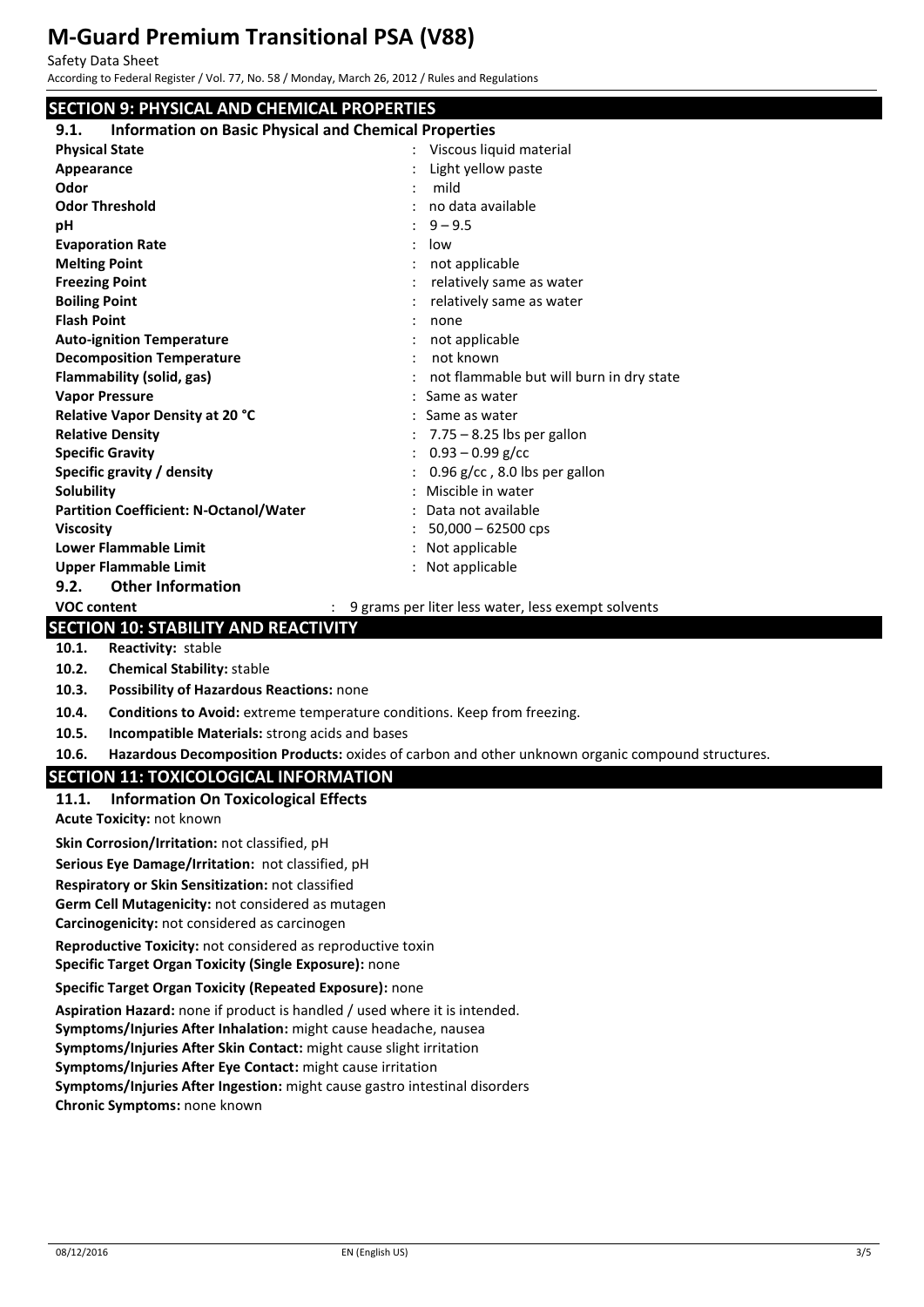Safety Data Sheet

According to Federal Register / Vol. 77, No. 58 / Monday, March 26, 2012 / Rules and Regulations

|                                            | <b>SECTION 12: ECOLOGICAL INFORMATION</b>                                                                                 |  |  |  |
|--------------------------------------------|---------------------------------------------------------------------------------------------------------------------------|--|--|--|
| 12.1.                                      | Toxicity: No data available. Prevent entry into waterways                                                                 |  |  |  |
| 12.2.                                      | Persistence and Degradability: Material is organic                                                                        |  |  |  |
|                                            | <b>Persistence and Degradability</b>                                                                                      |  |  |  |
| 12.3.                                      | <b>Bioaccumulative Potential</b>                                                                                          |  |  |  |
|                                            | No data available                                                                                                         |  |  |  |
| 12.4.                                      | <b>Mobility in Soil</b><br>Not applicable - Material is viscous liquid material (soft solid)                              |  |  |  |
| 12.5.                                      | <b>Other Adverse Effects</b>                                                                                              |  |  |  |
|                                            | not known                                                                                                                 |  |  |  |
|                                            | <b>Other Information</b>                                                                                                  |  |  |  |
|                                            | <b>SECTION 13: DISPOSAL CONSIDERATIONS</b>                                                                                |  |  |  |
|                                            | 13.1. Waste treatment methods                                                                                             |  |  |  |
|                                            | Sewage Disposal Recommendations: Avoid release to the environment                                                         |  |  |  |
|                                            | Waste Disposal Recommendations: Dispose in a safe manner in accordance to local/national regulations. Dispose of contents |  |  |  |
|                                            | in appropriate containers.                                                                                                |  |  |  |
|                                            | <b>Additional Information:</b>                                                                                            |  |  |  |
|                                            | <b>SECTION 14: TRANSPORT INFORMATION</b>                                                                                  |  |  |  |
|                                            | 14.1. In Accordance with DOT                                                                                              |  |  |  |
|                                            | <b>Proper Shipping Name</b><br>: Not regulated                                                                            |  |  |  |
| <b>Hazard Class</b>                        |                                                                                                                           |  |  |  |
|                                            | <b>Identification Number</b>                                                                                              |  |  |  |
| <b>Label Codes</b>                         |                                                                                                                           |  |  |  |
| <b>Packing Group</b>                       |                                                                                                                           |  |  |  |
| <b>ERG Number</b>                          |                                                                                                                           |  |  |  |
|                                            | 14.2. In Accordance with IMDG                                                                                             |  |  |  |
|                                            | <b>Proper Shipping Name</b><br>: Not regulated                                                                            |  |  |  |
| <b>Hazard Class</b>                        |                                                                                                                           |  |  |  |
|                                            | <b>Identification Number</b>                                                                                              |  |  |  |
| <b>Packing Group</b><br><b>Label Codes</b> |                                                                                                                           |  |  |  |
| EmS-No. (Fire)                             |                                                                                                                           |  |  |  |
|                                            | EmS-No. (Spillage)                                                                                                        |  |  |  |
|                                            | <b>MFAG Number</b>                                                                                                        |  |  |  |
|                                            | 14.3. In Accordance with IATA                                                                                             |  |  |  |
|                                            | <b>Proper Shipping Name</b><br>: Not regulated                                                                            |  |  |  |
|                                            | <b>Packing Group</b>                                                                                                      |  |  |  |
|                                            | <b>Identification Number</b>                                                                                              |  |  |  |
| <b>Hazard Class</b>                        |                                                                                                                           |  |  |  |
| <b>Label Codes</b>                         |                                                                                                                           |  |  |  |
|                                            | <b>ERG Code (IATA)</b>                                                                                                    |  |  |  |
|                                            | <b>SECTION 15: REGULATORY INFORMATION</b>                                                                                 |  |  |  |
| 15.1                                       | <b>US Federal Regulations</b>                                                                                             |  |  |  |

All Components of this product are either listed or exempt in the EPA TSCA list EPA SARA Title III Section 313: None SARA Title III Section 312 Hazard Class: None OSHA Hazard Communication Standard (29 CFR1910.1200) Hazard Class(es): None